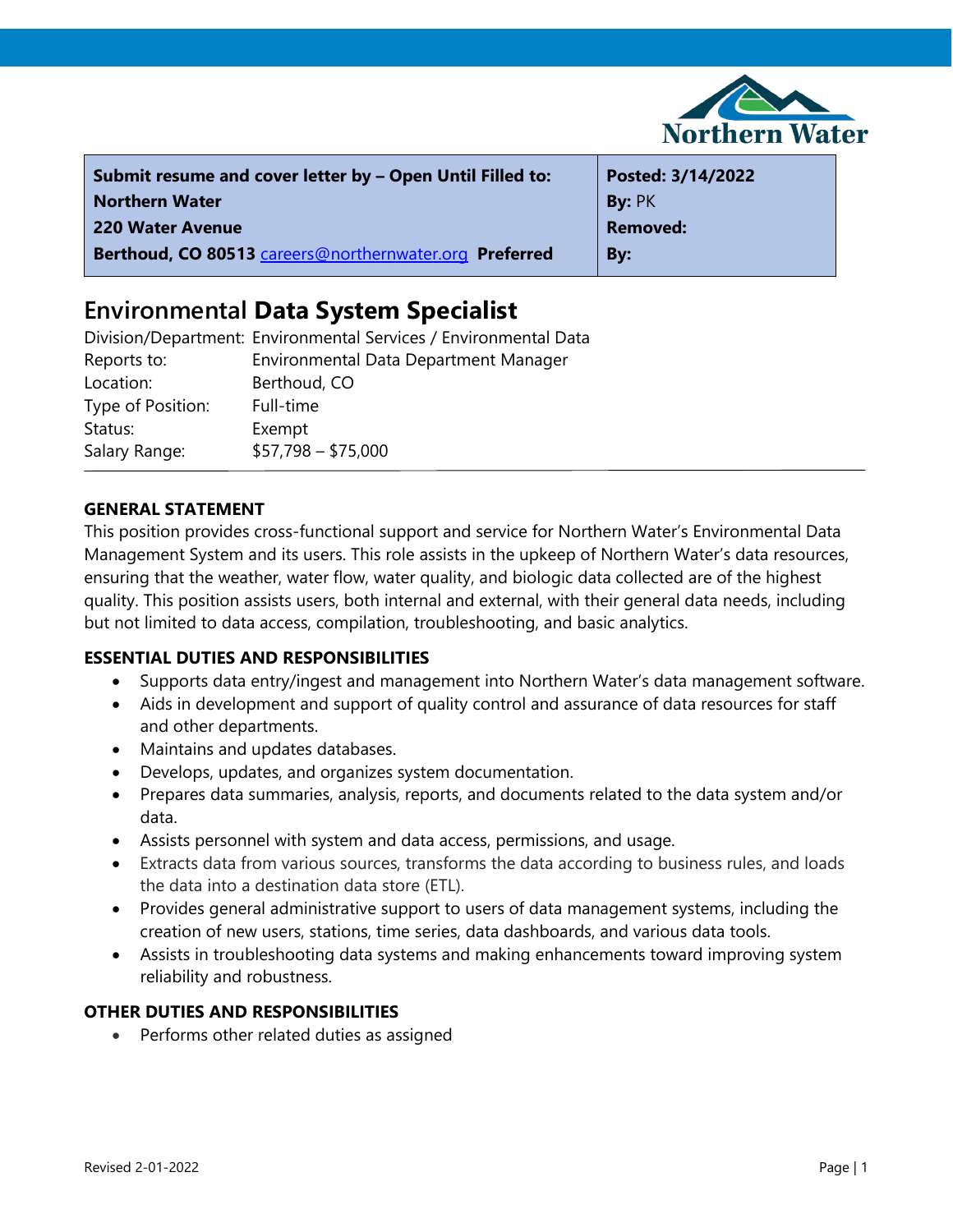#### **EDUCATION AND EXPERIENCE REQUIREMENTS**

## **Education**

• B.S. in Computer Science, Computer Engineering, Biosystems / Environmental Engineering, Mathematics, Data Science or related field, or a combination of education and experience.

#### **Experience**

• A minimum of one year experience, or equivalent school work or project experience, with data management, mining, programming/scripting, and working with environmental and big data.

## **LICENSE, CERTIFICATE, AND CREDENTIAL REQUIREMENTS**

• Valid driver's license.

# **KNOWLEDGE, SKILLS, AND ABILITIES**

#### **Knowledge**

- Basic understanding of relational databases.
- General knowledge of data quality control techniques and methods.
- General knowledge of statistics, analytics, and data mining.
- Big data, IoT, Machine Learning (AI).
- Understanding of environmental type time series and discrete water sampling data preferred.

#### **Skills**

- Strong computer skills, including Windows, Microsoft Office Suite, and Sharepoint.
- Understanding of dimensional and relational data.
- Superior interpersonal relationship skills and a "customer-focused" attitude.
- Strong analytical and problem-solving skills.
- Excellent communication and writing skills.
- Exposure to remote data collection/spatial data is a bonus.
- A positive customer service mindset to provide support for users to accomplish their tasks. Exposure to Power BI, SQL, R, or Python is strongly desired.

#### **Abilities**

- Aptitude for understanding complex data flows, systems relationships, and how to troubleshoot highly integrated architectures.
- Handle changing flow of assignments.
- Remain productive during slow times.
- Multitask effectively during busy times, and exercises patience and professionalism during stressful situations.
- Desire and aptitude to quickly learn, navigate, adapt, and leverage new technology.
- Work effectively with a wide variety of people, both internal and external.

# **PHYSICAL REQUIREMENTS**

- Sustained operation of keyboard devices.
- Sit, stand, and walk for prolonged times daily.
- Lift, drag, or push boxes, paper, and documents weighing up to 25 pounds.
- Must meet the physical requirements of a post-job offer physical examination.

Reasonable accommodations will be made to enable qualified individuals with disabilities to perform the essential functions of the job.